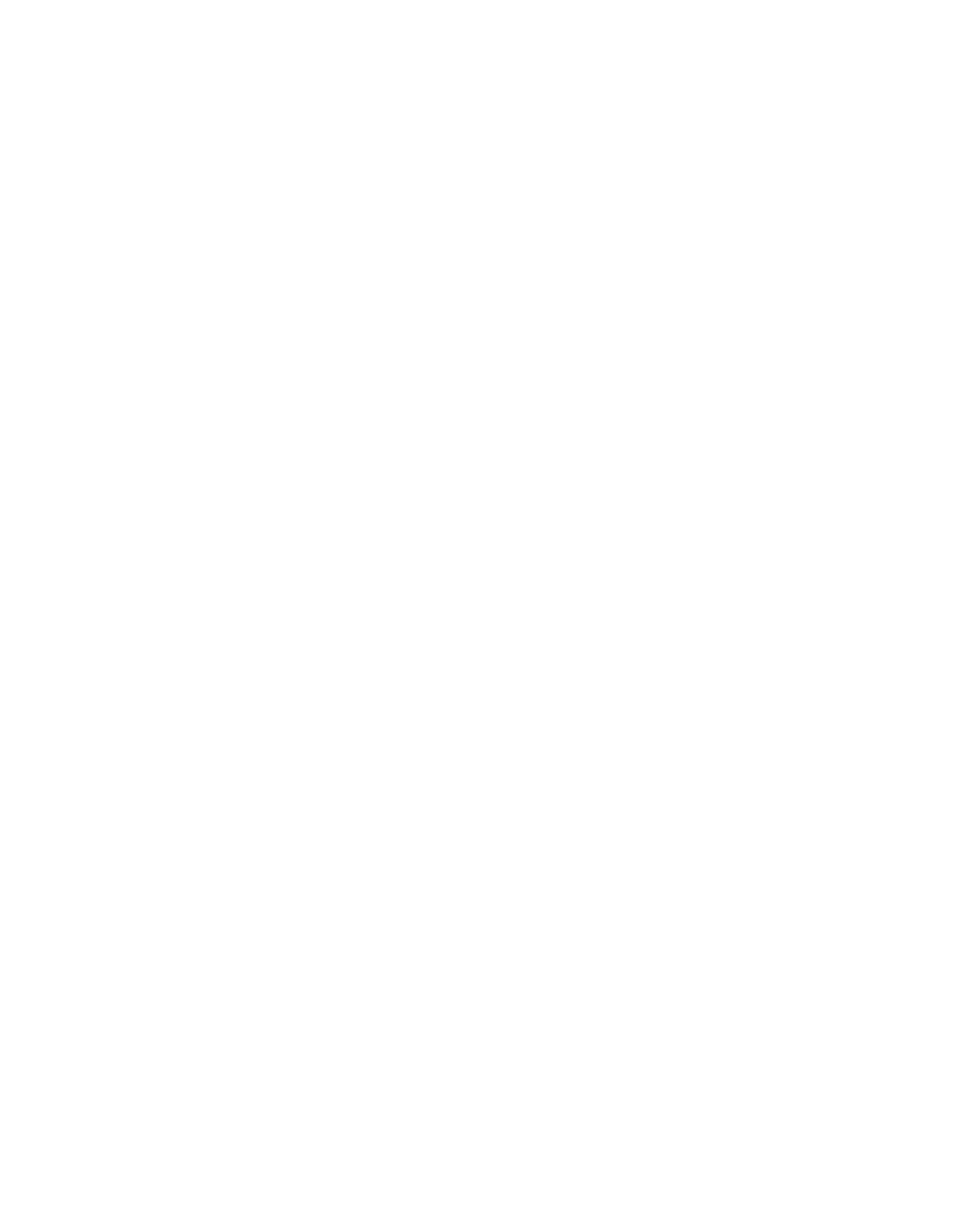# **Contents**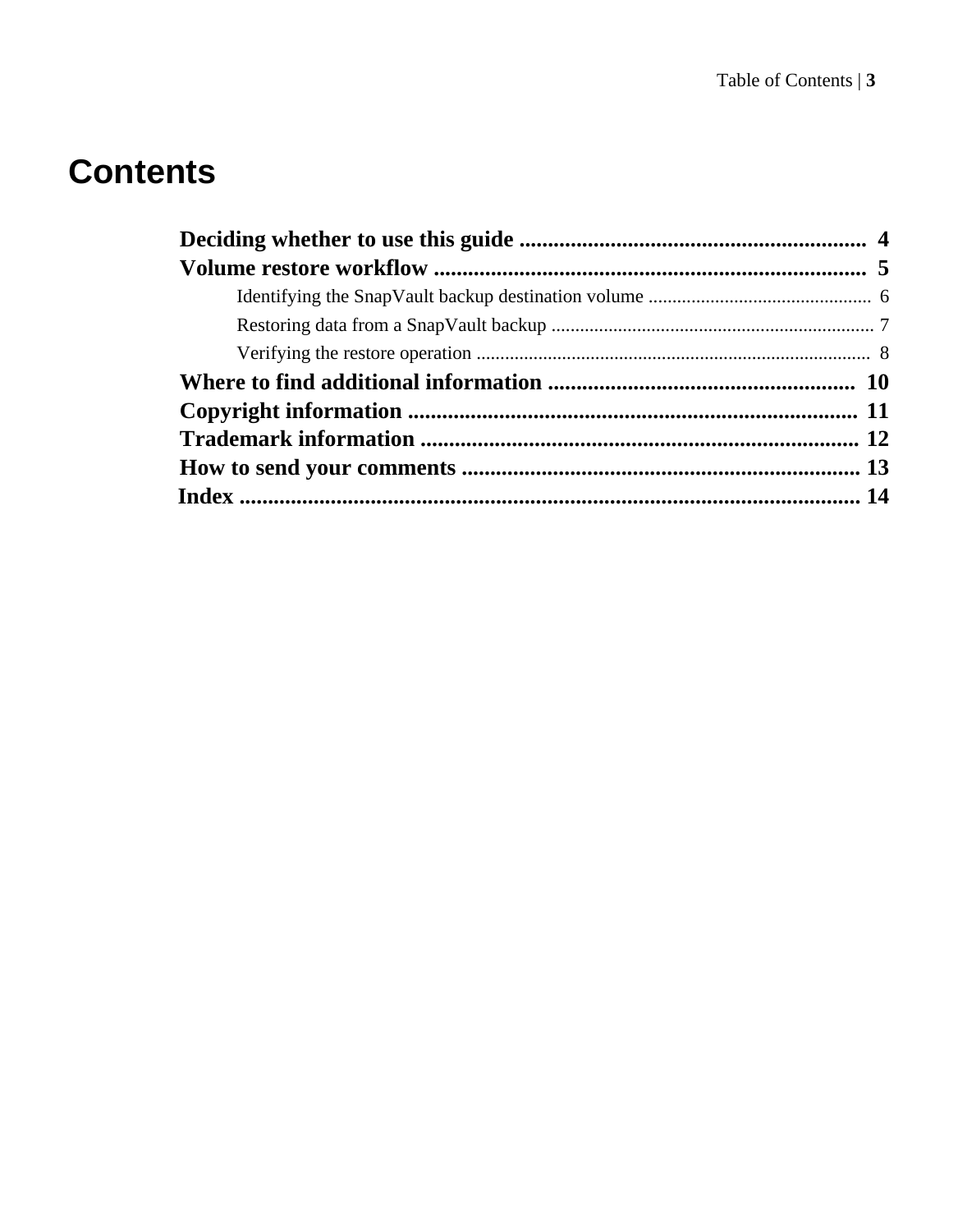# <span id="page-3-0"></span>**Deciding whether to use this guide**

This guide describes how to quickly restore a volume from a SnapVault backup in clustered Data ONTAP when there is a data loss.

You should use this guide if you want to restore from the SnapVault backup in the following way:

- You are working with clusters running Data ONTAP 8.3 or later.
- You are a cluster administrator.
- You have configured the SnapVault relationship following the procedure described in the Volume Backup Using SnapVault Preparation Express Guide. [Clustered Data ONTAP 8.3 Volume Backup Using SnapVault Express Guide](https://library.netapp.com/ecm/ecm_download_file/ECMP1653496)
- You do not want to perform a single file or LUN restore.
- You want to use best practices, not explore every available option.
- You do not want to read a lot of conceptual background.
- You want to use OnCommand System Manager, not the command-line interface or an automated scripting tool.

If these assumptions are not correct for your situation, or if you want more conceptual background information, you should see the following resources:

- [Clustered Data ONTAP 8.3 Data Protection Guide](https://library.netapp.com/ecm/ecm_download_file/ECMP1610205)
- [NetApp Technical Report 4015: SnapMirror Configuration and Best Practices Guide for](http://www.netapp.com/us/media/tr-4015.pdf) [Clustered Data ONTAP](http://www.netapp.com/us/media/tr-4015.pdf)
- [NetApp Technical Report 4183: SnapVault Best Practices Guide](http://www.netapp.com/us/media/tr-4183.pdf)
- [NetApp Documentation: OnCommand Workflow Automation \(current releases\)](http://mysupport.netapp.com/documentation/productlibrary/index.html?productID=61550)

OnCommand Workflow Automation enables you to run prepackaged workflows that automate management tasks such as the workflows described in Express Guides.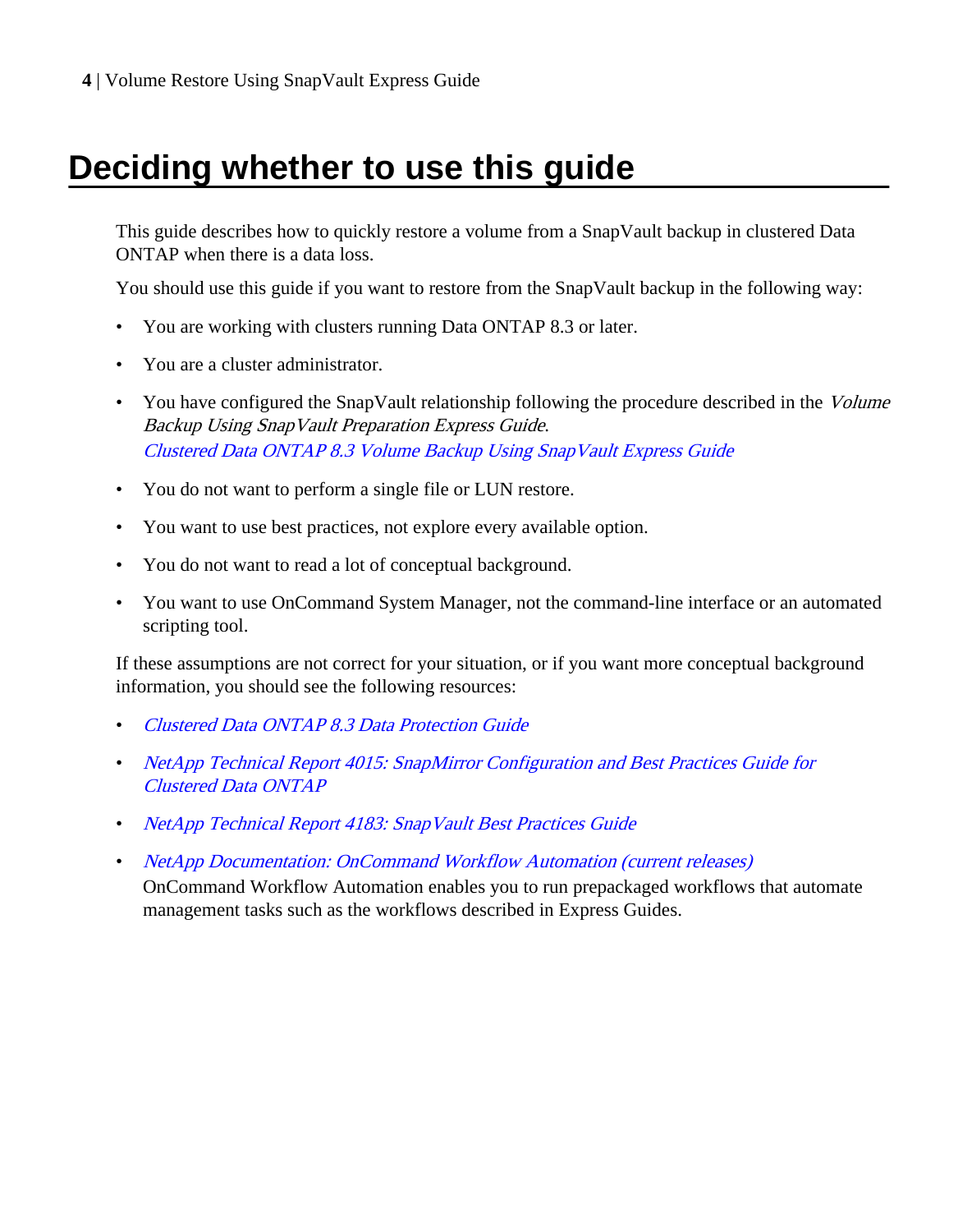# <span id="page-4-0"></span>**Volume restore workflow**

When your source volume is unavailable or data is corrupted, you can perform a restore from a SnapVault backup. Restoring a volume from a SnapVault backup involves selecting the SnapVault destination volume, restoring either to a new volume or existing volume, and verifying the restore operation.

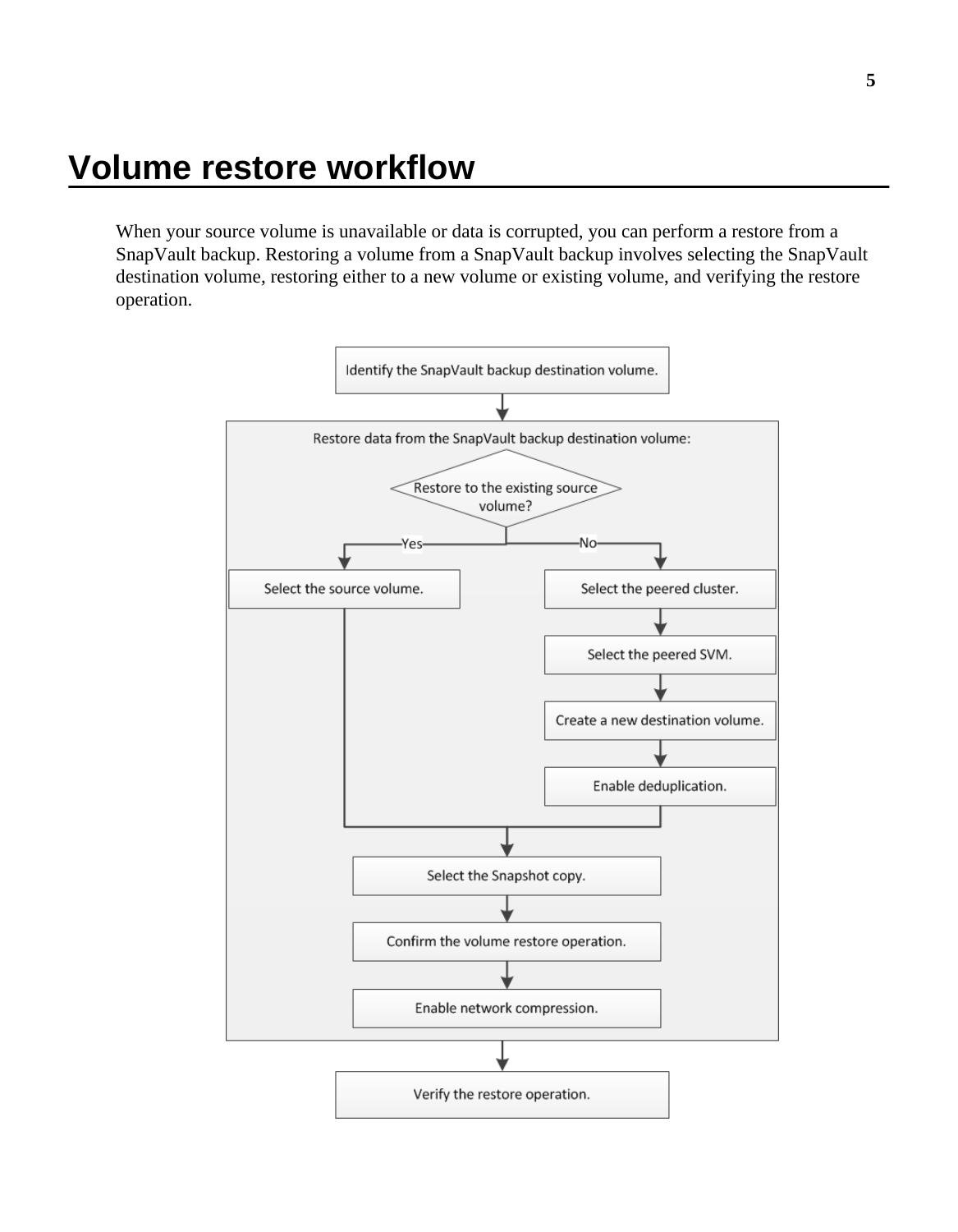# <span id="page-5-0"></span>**Identifying the SnapVault backup destination volume**

You must identify the backup destination volume from which you want to restore data when the data in the source volume is corrupted or lost.

#### **About this task**

You must perform this task from the **source** cluster.

#### **Steps**

- **1.** Enter the URL **https://IP-address-of-cluster-management-LIF** in a web browser and log in to System Manager using your cluster administrator credential.
- **2.** Expand the **Storage Virtual Machines** hierarchy in the left navigation pane.
- **3.** Select the source SVM that contains the source volume, and then select **Storage > Volumes**.
- **4.** Select the source volume in the Volumes list, and then click the **Data Protection** bottom tab to the identify the destination volume in the SnapMirror relationship and the name of the SVM that contains the volume.

| Volumes                                                                                                                                                      |                                      |                  |                                         |              |                        |      |             |                                 |                           |              |                   |                        |                   |  |
|--------------------------------------------------------------------------------------------------------------------------------------------------------------|--------------------------------------|------------------|-----------------------------------------|--------------|------------------------|------|-------------|---------------------------------|---------------------------|--------------|-------------------|------------------------|-------------------|--|
| 많 Create 2 Edit X Delete   门 Status • ① Snapshot Copies •   인 Resize   299 Storage Efficiency 승인 Move <sup>[8</sup> ] Storage QoS   Protect by •   G Refresh |                                      |                  |                                         |              |                        |      |             |                                 |                           |              |                   |                        |                   |  |
| Name                                                                                                                                                         | $\blacktriangleright$ Aggregate<br>т | <b>Status</b>    | $\mathbf{r}$                            |              | Thin Provisioned T     |      | % Used<br>т | Available Space T Total Space T |                           |              |                   | Storage Efficiency T   |                   |  |
| Vol1                                                                                                                                                         | aggr3                                | Online           |                                         | No           |                        | 6    |             | 18.67 MB                        |                           | <b>20 MB</b> |                   | <b>Disabled</b>        |                   |  |
| Vol2                                                                                                                                                         | aggr3                                | Online           | <b>No</b>                               |              |                        | 5    |             | 18.86 MB                        |                           | <b>20 MB</b> |                   | <b>Disabled</b>        |                   |  |
| dest_SVM_sourc                                                                                                                                               | aggr3                                |                  | Online                                  |              | No                     |      |             | 18.87 MB                        |                           | <b>20 MB</b> |                   | <b>Disabled</b>        |                   |  |
| dest SVM vol 0                                                                                                                                               | aggr1                                | Online           |                                         | No           |                        | 5    | 42.62 MB    |                                 | <b>45 MB</b>              |              | <b>Disabled</b>   |                        |                   |  |
| source_SVM_root                                                                                                                                              | aggr1                                | ●                | Online<br>No                            |              | 5                      |      | 18.86 MB    |                                 | <b>20 MB</b>              |              | <b>Disabled</b>   |                        |                   |  |
| Destination Stor                                                                                                                                             | <b>Destination Volume</b>            |                  | Is Healthy<br><b>Relationship State</b> |              | <b>Transfer Status</b> |      |             | Type                            |                           | Lag Time     |                   | Policy                 |                   |  |
| dest SVM                                                                                                                                                     | source SVM Vol2 vault                |                  | ◯ Yes                                   | Snapmirrored |                        | Idle |             |                                 | Vault                     |              | 7 hr(s) 13 min(s) |                        | <b>XDPDefault</b> |  |
|                                                                                                                                                              |                                      |                  |                                         |              |                        |      |             |                                 |                           |              |                   |                        |                   |  |
| <b>Details</b>                                                                                                                                               |                                      | Space Allocation |                                         |              | <b>Snapshot Copies</b> |      |             |                                 | <b>Storage Efficiency</b> |              |                   | <b>Data Protection</b> |                   |  |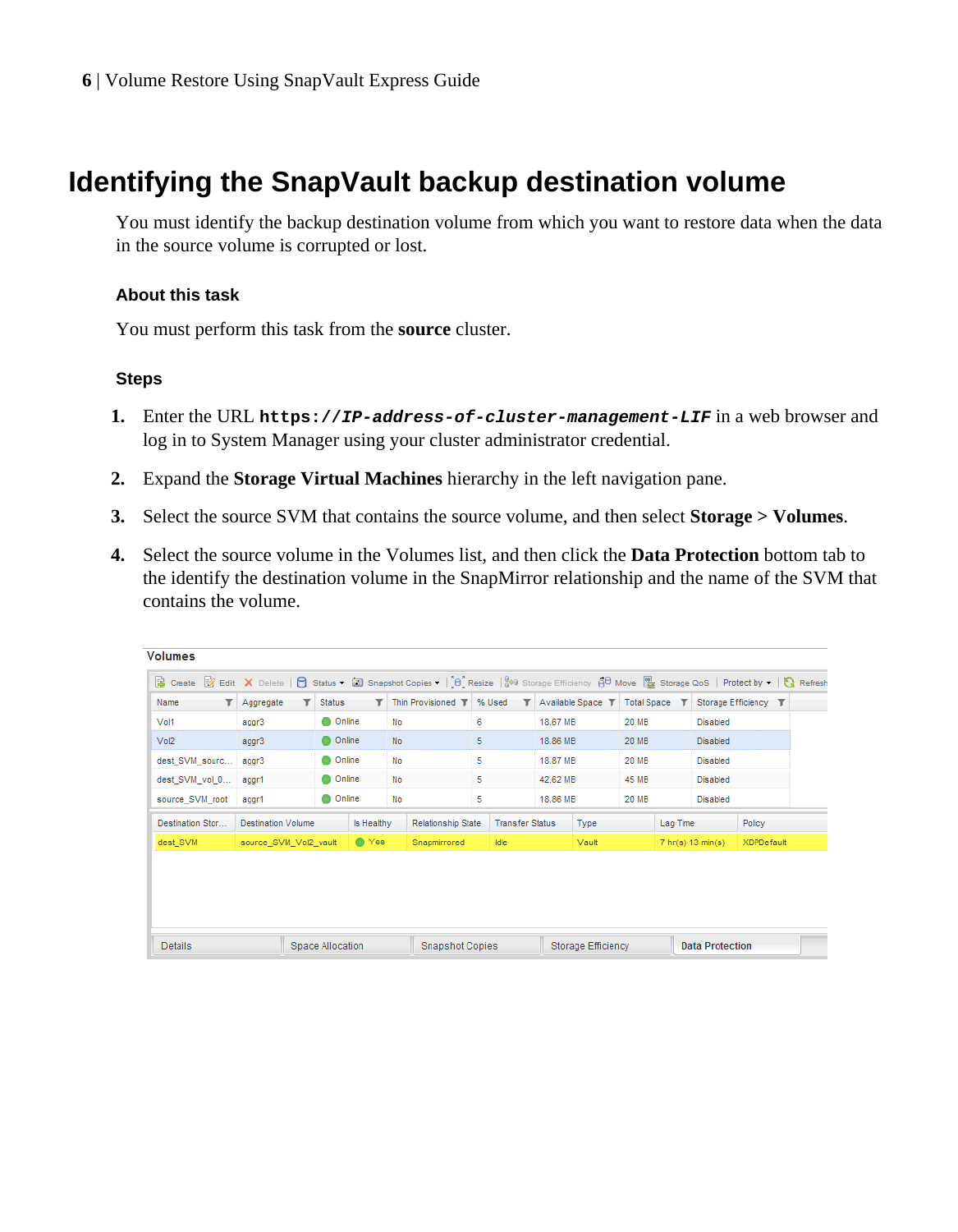# <span id="page-6-0"></span>**Restoring data from a SnapVault backup**

After selecting the SnapVault backup destination volume, you must perform the restore operation either to a new volume to test the backed-up data or to an existing volume to restore the lost or corrupted data.

#### **About this task**

You must perform this task from the **destination** cluster.

#### **Steps**

- **1.** Expand the **Storage Virtual Machines** hierarchy in the left navigation pane.
- **2.** Select the SVM that contains the SnapVault backup destination volume, and then click **Protection**.
- **3.** Select the SnapVault relationship between the source and the destination volumes, and then click **Operations > Restore**.
- **4.** In the **Restore** dialog box, restore the data to the original source volume or a new volume:

| If you want to restore to   | Then                                                                                                                                                                                                         |
|-----------------------------|--------------------------------------------------------------------------------------------------------------------------------------------------------------------------------------------------------------|
| The original source volume. | Select Source volume.                                                                                                                                                                                        |
| A new volume                | Select Other volume.<br>а.                                                                                                                                                                                   |
|                             | Select the peered cluster and the peered SVM for the volume.<br>b.                                                                                                                                           |
|                             | Select a peered SVM from the list.<br>c.                                                                                                                                                                     |
|                             | If the SVM is not peered, create the SVM peer relationship:<br>d.                                                                                                                                            |
|                             | Select the SVM<br>i.                                                                                                                                                                                         |
|                             | ii.<br><b>Click Authenticate.</b>                                                                                                                                                                            |
|                             | iii.<br>Enter the cluster administrator's credentials of the peered cluster,<br>and then click Create.                                                                                                       |
|                             | <b>Select New Volume.</b><br>e.                                                                                                                                                                              |
|                             | If you want to change the default name, displayed in the format<br>f.<br>destination_SVM_name_destination_volume_name_<br>restore, specify a new name and select the containing aggregate for<br>the volume. |
|                             | Select the <b>Enable dedupe</b> check box.<br>g.                                                                                                                                                             |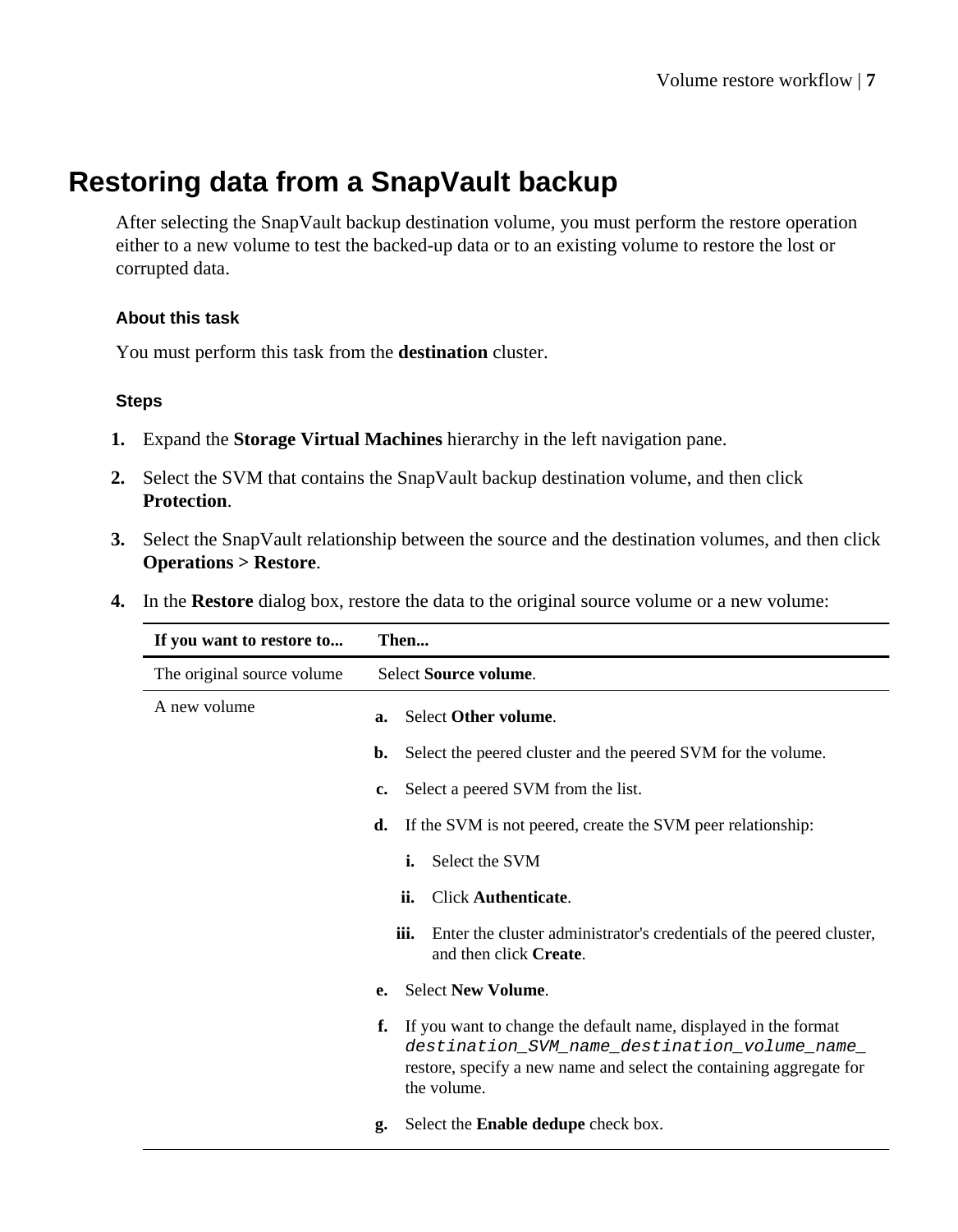#### <span id="page-7-0"></span>**8** | Volume Restore Using SnapVault Express Guide

| <b>Restore to</b>            |                                      |                                    |              |
|------------------------------|--------------------------------------|------------------------------------|--------------|
| Source volume © Other volume |                                      |                                    |              |
| Cluster:<br>2                | cluster-2<br>v                       |                                    |              |
|                              | Cluster peering status is healthy.   |                                    |              |
| Storage Virtual Machine:     | source SVM(peered)<br>$\checkmark$   |                                    |              |
| Volume:                      | ● New Volume ● Select Volume         |                                    |              |
|                              | Volume name:                         | Aggregate:                         |              |
|                              | dest_SVM_source_SVM_Vol2_vault_resto | aggr3                              | $\checkmark$ |
|                              | Enable dedupe                        | 740.76 MB available (of 784.35 MB) |              |

- **5.** Select either the latest Snapshot copy or select a specific Snapshot copy that you want to restore.
- **6.** Select the **OK to restore the volume from the Snapshot copy** check box.
- **7.** Select the **Enable Network Compression** check box to compress the data that is being transferred during the restore operation.

#### **8.** Click **Restore**.

During the restore process, the volume being restored is changed to read-only. After the restore operation finishes, the temporary relationship is removed and the restored volume is changed to read/write.

| Configuration                                                                                           |               |
|---------------------------------------------------------------------------------------------------------|---------------|
| C Latest Snapshot copy: "daily.2014-09-11_0010" 09/11/2014 00:10:00<br>Select Snapshot copy:<br>Browse. |               |
| OK to restore the volume from the Snapshot copy<br>Enable Network Compression                           |               |
| Restore                                                                                                 | <b>Cancel</b> |

**9.** Click **OK** in the message box.

# **Verifying the restore operation**

After performing the restore operation from the SnapVault backup destination volume, you must verify the status of the restore operation on the source cluster.

#### **About this task**

You must perform this task from the **source** cluster.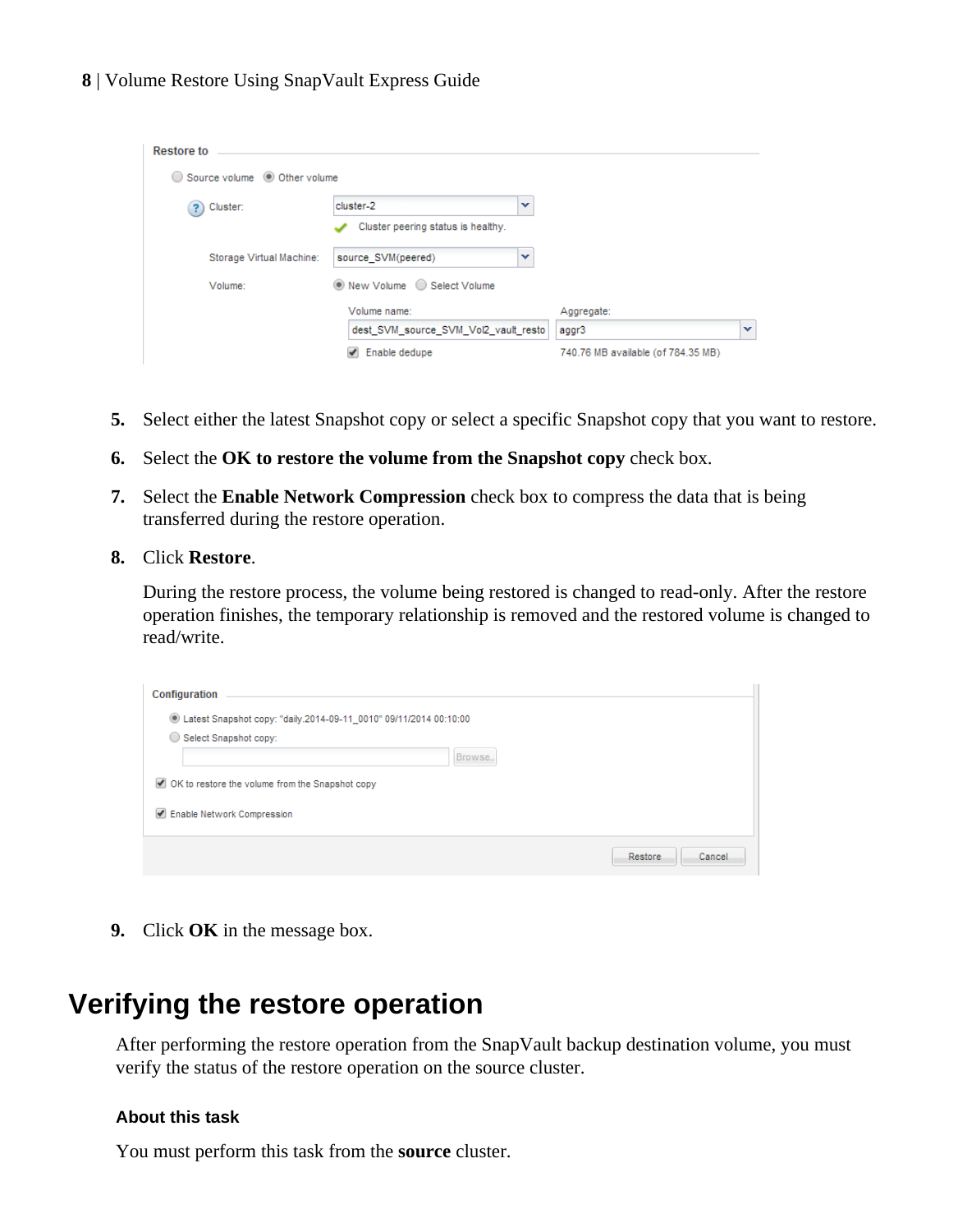#### **Steps**

- **1.** Expand the **Storage Virtual Machines** hierarchy in the left navigation pane.
- **2.** Select the source SVM that contains the source volume, and then select **Storage > Volumes**.
- **3.** Select the source volume in the Volumes list, and then click the **Data Protection** bottom tab to identify the destination volume in the SnapMirror relationship and the name of the SVM that contains the volume.

The Type field displays **Restore** temporarily. After the restore operation is completed, the field displays **Vault**.

You should troubleshoot any issues in the SnapVault relationships. The troubleshooting procedures for SnapMirror relationships are also applicable to SnapVault relationships.

[NetApp Technical Report 4015: SnapMirror Configuration and Best Practices Guide for](http://www.netapp.com/us/media/tr-4015.pdf) [Clustered Data ONTAP](http://www.netapp.com/us/media/tr-4015.pdf)

Volumes

| 2 Create 2 Edit X Delete   日 Status v [3] Snapshot Copies v   [8] Resize   20 Storage Efficiency 80 Move   동torage QoS   Protect by v   특 Refresh |                                                 |   |                    |                           |              |        |                                |                 |                                    |                    |        |                                    |  |
|---------------------------------------------------------------------------------------------------------------------------------------------------|-------------------------------------------------|---|--------------------|---------------------------|--------------|--------|--------------------------------|-----------------|------------------------------------|--------------------|--------|------------------------------------|--|
| Name<br>$\mathbf{r}$                                                                                                                              | Aggregate                                       | т | <b>Status</b><br>т | <b>Thin Provisioned</b>   | $\mathbf{r}$ | % Used | т                              | Available Space | $\mathbf T$                        | <b>Total Space</b> |        | $\mathbb{F}$<br>Storage Efficiency |  |
| Vol1                                                                                                                                              | aggr3                                           |   | <b>Online</b>      | No                        |              | 6      |                                | 18.67 MB        |                                    | <b>20 MB</b>       |        | <b>Disabled</b>                    |  |
| Vol2                                                                                                                                              | aggr3                                           |   | Online             | No                        |              |        | 5                              |                 | 18.81 MB<br><b>20 MB</b>           |                    |        | <b>Disabled</b>                    |  |
| dest SVM source                                                                                                                                   | aggr3                                           |   | Online             |                           | No           |        | 5                              |                 | 18.87 MB                           |                    |        | <b>Disabled</b>                    |  |
| dest_SVM_vol_04                                                                                                                                   | aggr1                                           |   | Online             | No                        |              | 5      | 42.62 MB                       |                 |                                    | 45 MB              |        | <b>Disabled</b>                    |  |
| source SVM root                                                                                                                                   | aggr1                                           |   | <b>O</b> Online    | No                        |              |        | 18.86 MB                       |                 |                                    | <b>20 MB</b>       |        | <b>Disabled</b>                    |  |
|                                                                                                                                                   | Source Storage Virtual Machine<br>Source Volume |   | Is Healthy         | <b>Relationship State</b> |              |        | <b>Transfer Status</b><br>Type |                 | Lag Time                           |                    | Policy |                                    |  |
| dest SVM                                                                                                                                          | source SVM Vol2 vault                           |   | Yes<br>-           | Snapmirrored              | Idle         |        | Restore                        |                 | $5 \text{ hr}(s) 6 \text{ min}(s)$ |                    |        |                                    |  |
|                                                                                                                                                   |                                                 |   |                    |                           |              |        |                                |                 |                                    |                    |        |                                    |  |
| <b>Details</b><br><b>Storage Efficiency</b><br><b>Data Protection</b><br>Space Allocation<br><b>Snapshot Copies</b>                               |                                                 |   |                    |                           |              |        |                                |                 |                                    |                    |        |                                    |  |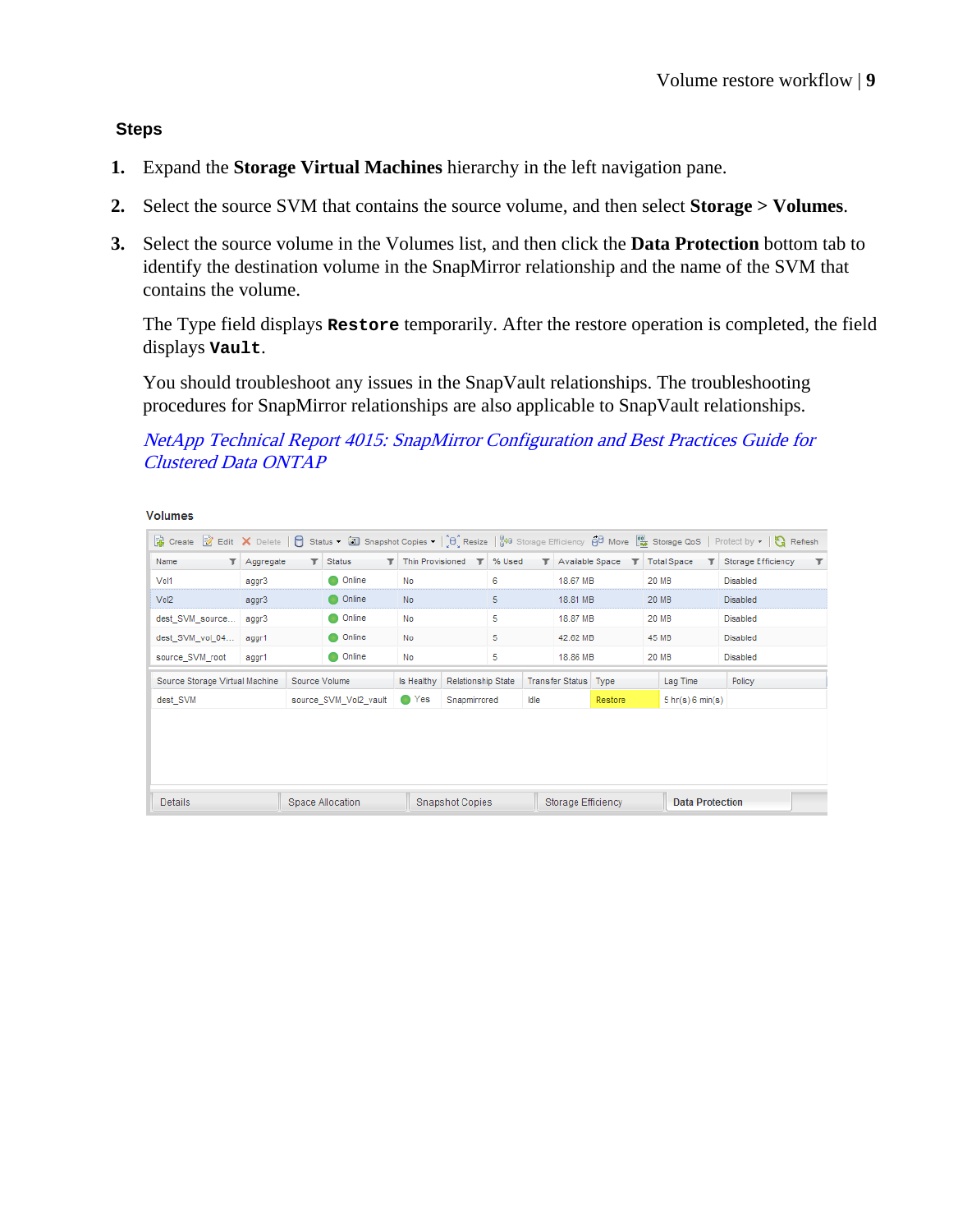# <span id="page-9-0"></span>**Where to find additional information**

Additional information is available to help you to manage the SnapVault backup relationships and to use other methods of data protection to protect the availability of your data resources.

### **Express guides**

- [Clustered Data ONTAP 8.3 Volume Disaster Recovery Preparation Express Guide](https://library.netapp.com/ecm/ecm_download_file/ECMP1653500) Describes how to quickly configure a destination volume on a different Data ONTAP cluster in preparation for disaster recovery.
- [Clustered Data ONTAP 8.3 Volume Disaster Recovery Express Guide](https://library.netapp.com/ecm/ecm_download_file/ECMP1653501)

Describes how to quickly activate a destination volume from a different Data ONTAP cluster after a disaster, as well as how to restore the SnapMirror relationship to its original state by reactivating the source volume after its recovery.

### **Comprehensive guides**

- [Clustered Data ONTAP 8.3 Data Protection Guide](https://library.netapp.com/ecm/ecm_download_file/ECMP1610205) Describes how to plan and manage disaster recovery and disk-to-disk backup of clustered systems.
- [Clustered Data ONTAP 8.3 Data Protection Tape Backup and Recovery Guide](https://library.netapp.com/ecm/ecm_download_file/ECMP1610206)

Describes how to back up and recover data using tape backup and recovery features in clusters, using NDMP and dump technologies.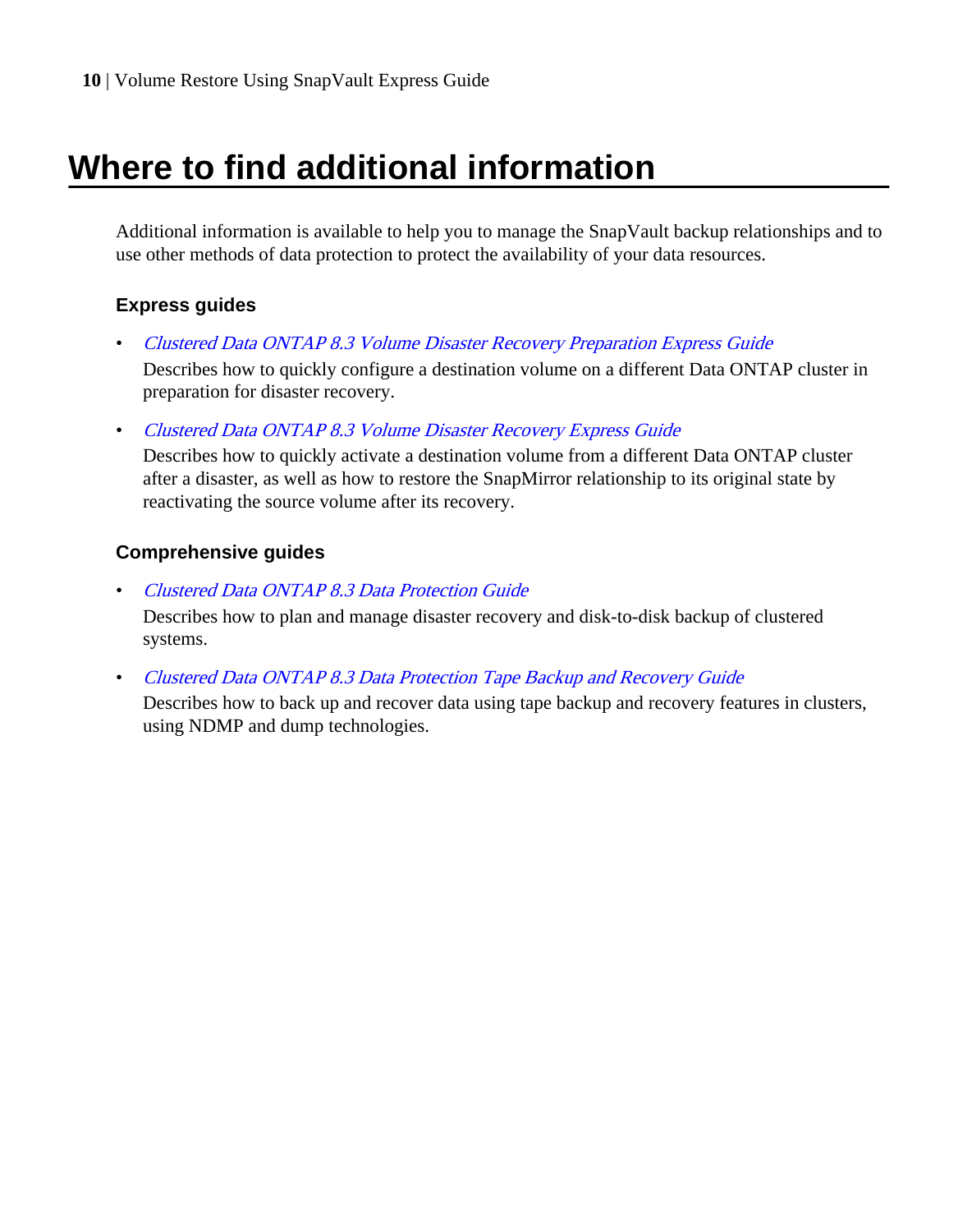# <span id="page-10-0"></span>**Copyright information**

Copyright © 1994–2014 NetApp, Inc. All rights reserved. Printed in the U.S.

No part of this document covered by copyright may be reproduced in any form or by any means graphic, electronic, or mechanical, including photocopying, recording, taping, or storage in an electronic retrieval system—without prior written permission of the copyright owner.

Software derived from copyrighted NetApp material is subject to the following license and disclaimer:

THIS SOFTWARE IS PROVIDED BY NETAPP "AS IS" AND WITHOUT ANY EXPRESS OR IMPLIED WARRANTIES, INCLUDING, BUT NOT LIMITED TO, THE IMPLIED WARRANTIES OF MERCHANTABILITY AND FITNESS FOR A PARTICULAR PURPOSE, WHICH ARE HEREBY DISCLAIMED. IN NO EVENT SHALL NETAPP BE LIABLE FOR ANY DIRECT, INDIRECT, INCIDENTAL, SPECIAL, EXEMPLARY, OR CONSEQUENTIAL DAMAGES (INCLUDING, BUT NOT LIMITED TO, PROCUREMENT OF SUBSTITUTE GOODS OR SERVICES; LOSS OF USE, DATA, OR PROFITS; OR BUSINESS INTERRUPTION) HOWEVER CAUSED AND ON ANY THEORY OF LIABILITY, WHETHER IN CONTRACT, STRICT LIABILITY, OR TORT (INCLUDING NEGLIGENCE OR OTHERWISE) ARISING IN ANY WAY OUT OF THE USE OF THIS SOFTWARE, EVEN IF ADVISED OF THE POSSIBILITY OF SUCH DAMAGE.

NetApp reserves the right to change any products described herein at any time, and without notice. NetApp assumes no responsibility or liability arising from the use of products described herein, except as expressly agreed to in writing by NetApp. The use or purchase of this product does not convey a license under any patent rights, trademark rights, or any other intellectual property rights of NetApp.

The product described in this manual may be protected by one or more U.S. patents, foreign patents, or pending applications.

RESTRICTED RIGHTS LEGEND: Use, duplication, or disclosure by the government is subject to restrictions as set forth in subparagraph  $(c)(1)(ii)$  of the Rights in Technical Data and Computer Software clause at DFARS 252.277-7103 (October 1988) and FAR 52-227-19 (June 1987).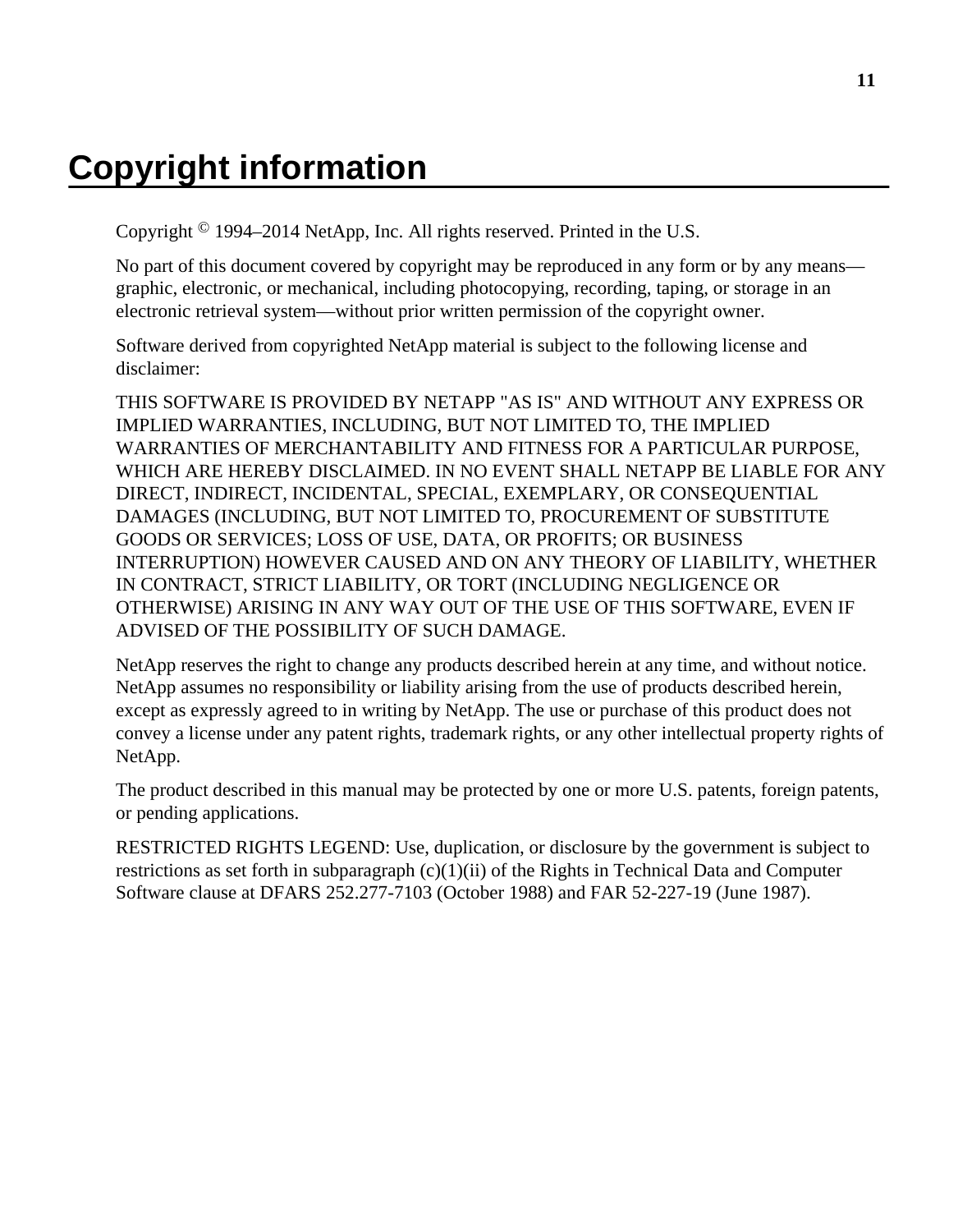# <span id="page-11-0"></span>**Trademark information**

NetApp, the NetApp logo, Go Further, Faster, ASUP, AutoSupport, Campaign Express, Cloud ONTAP, clustered Data ONTAP, Customer Fitness, Data ONTAP, DataMotion, Fitness, Flash Accel, Flash Cache, Flash Pool, FlashRay, FlexArray, FlexCache, FlexClone, FlexPod, FlexScale, FlexShare, FlexVol, FPolicy, GetSuccessful, LockVault, Manage ONTAP, Mars, MetroCluster, MultiStore, NetApp Insight, OnCommand, ONTAP, ONTAPI, RAID DP, SANtricity, SecureShare, Simplicity, Simulate ONTAP, Snap Creator, SnapCopy, SnapDrive, SnapIntegrator, SnapLock, SnapManager, SnapMirror, SnapMover, SnapProtect, SnapRestore, Snapshot, SnapValidator, SnapVault, StorageGRID, Tech OnTap, Unbound Cloud, and WAFL are trademarks or registered trademarks of NetApp, Inc., in the United States, and/or other countries. A current list of NetApp trademarks is available on the web at <http://www.netapp.com/us/legal/netapptmlist.aspx>.

Cisco and the Cisco logo are trademarks of Cisco in the U.S. and other countries. All other brands or products are trademarks or registered trademarks of their respective holders and should be treated as such.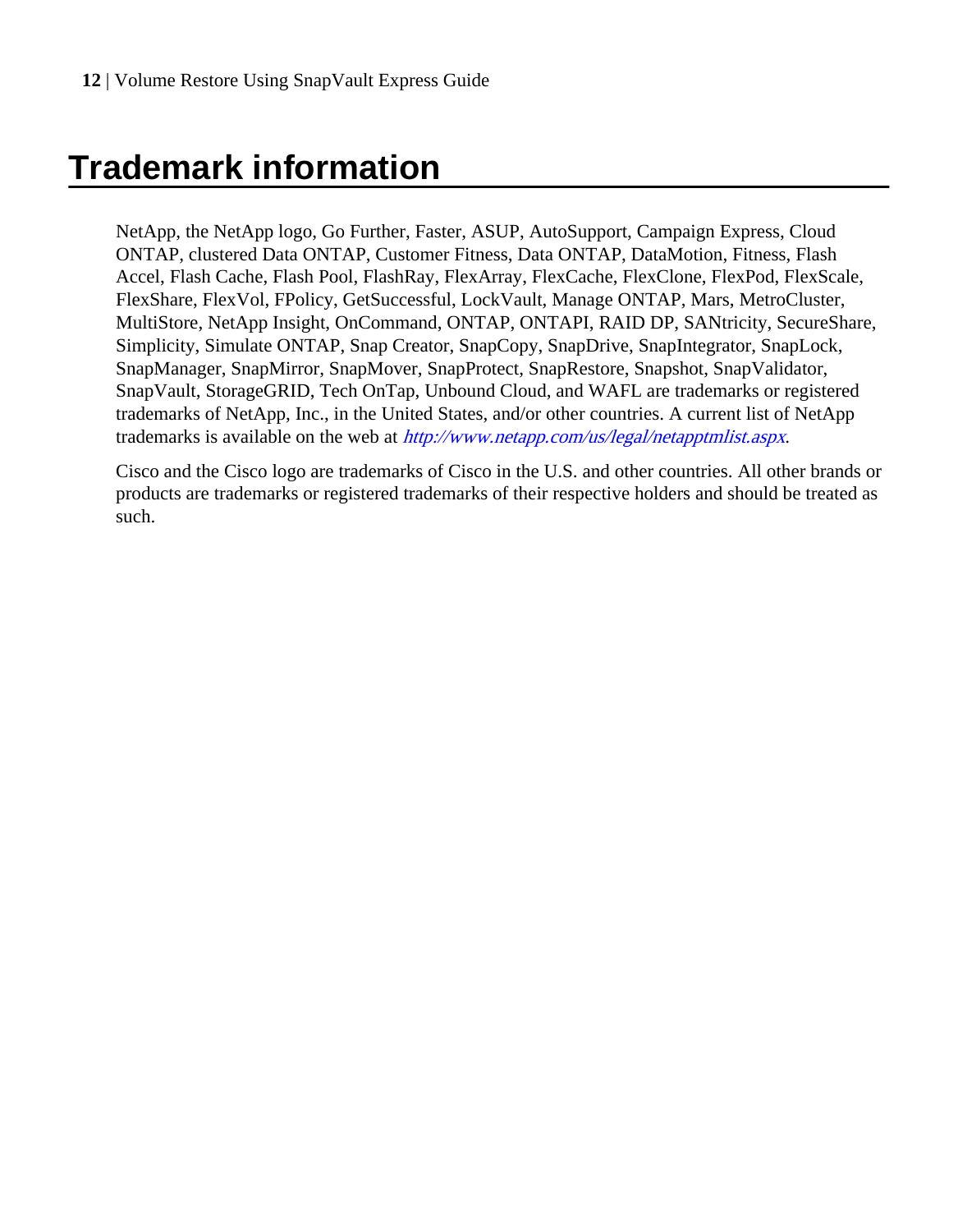# <span id="page-12-0"></span>**How to send your comments**

You can help us to improve the quality of our documentation by sending us your feedback.

Your feedback is important in helping us to provide the most accurate and high-quality information. If you have suggestions for improving this document, send us your comments by email to [doccomments@netapp.com](mailto:doccomments@netapp.com). To help us direct your comments to the correct division, include in the subject line the product name, version, and operating system.

You can also contact us in the following ways:

- NetApp, Inc., 495 East Java Drive, Sunnyvale, CA 94089 U.S.
- Telephone:  $+1$  (408) 822-6000
- Fax:  $+1$  (408) 822-4501
- Support telephone:  $+1$  (888) 463-8277